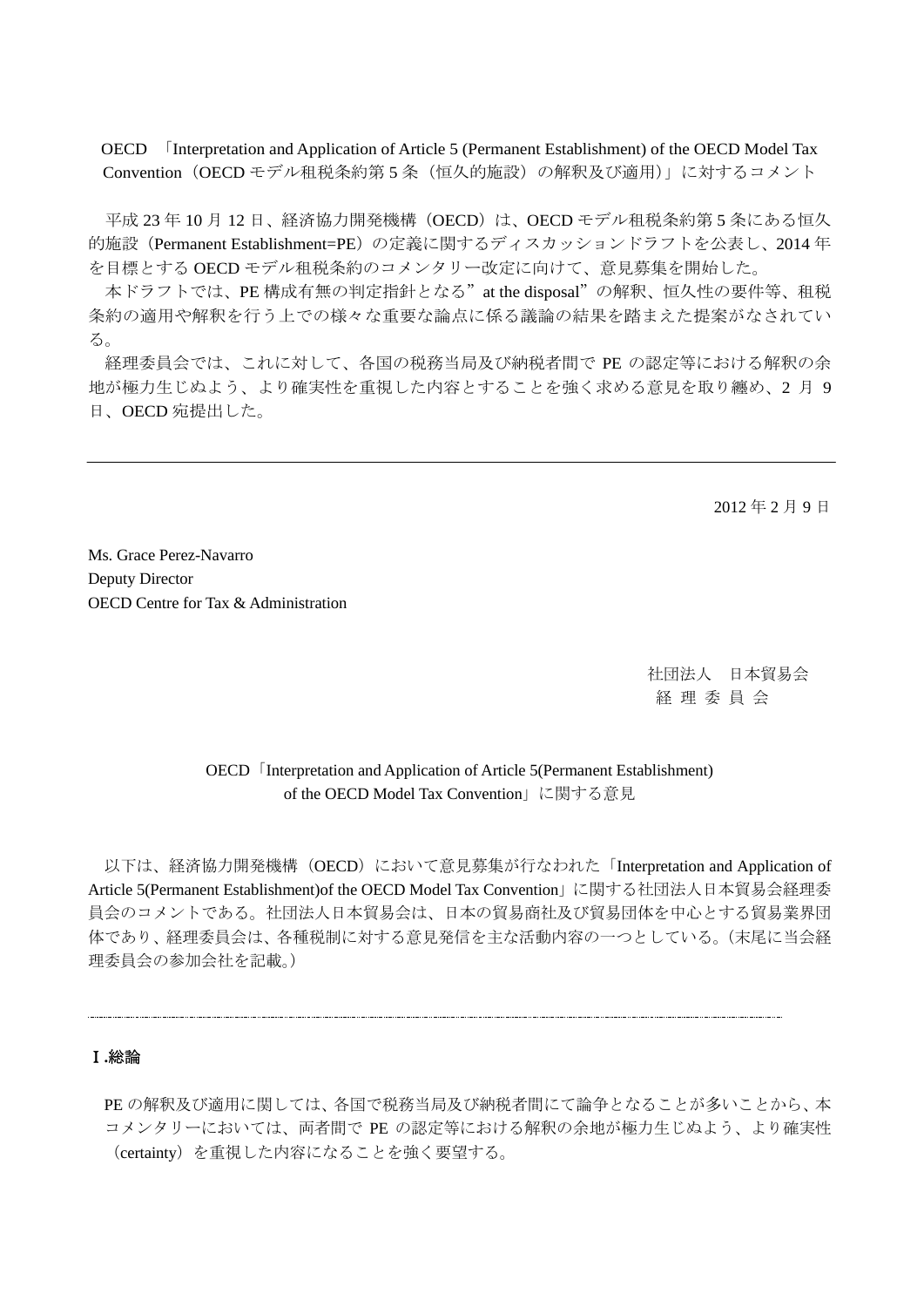### Ⅱ**.**各論(各論点に対するコメント)

#### 論点 **2. Meaning of "at the disposal of"**

- 改定案パラグラフ 4.2 の「ある場所が企業の自由になると考えられ、その結果、当該場所が企 業の事業が全体的或いは部分的に実行される場所を構成するか否かは、当該場所における企業 の存在の程度並びに当該場所にて企業が遂行する活動の程度に拠るものと言える(Whether a location may be considered to be at the disposal of an enterprise in such a way that it may constitute a "place of business through which the business of [that] enterprise is wholly or partly carried on" will depend on the extent of the presence of an enterprise at that location and the activities that it performs there.)」について、ある場所が企業の「自由になる (at the disposal of)」場所に該当するか否か の判断要素として、当該場所における①「企業の存在の程度(the extent of the presence of an enterprise)」及び②「当該企業が遂行する活動(the activities that it performs)」の 2 つが挙げられ たことは評価できるが、この①と②の判定においては納税者と税務当局間で解釈が異なるケー スも想定されるため、結局は個々の事例における事実認定に頼らざるを得ないとしても、でき る限り解釈の余地が生じぬような詳述を要望する。また、「全体的或いは部分的に実行される (wholly or partly carried on)」となると、「部分的(partly)」の解釈が問題となり得るので、で きれば「全体的(wholly)」のみに限定してほしい。更に、存在の程度(extend of the presence) を判断する上で、活動の期間は重要な要素の一つであり、当該期間についての客観的な判断基 準を設けることは、納税者と税務当局間での無用な論争の回避という観点から非常に重要と言 える為、最低期間基準の設定を要望する。
- ✔ 改定案パラグラフ 4.2 の「当該企業のある場所での存在が断続的又は偶発的であり、その場所 が当該企業の事業の場所とは考えられないとすれば該当ケースにはなることはない(This will not be the case, however, where the enterprise's presence at a location is so intermittent or incidental that the location cannot be considered a place of business of the enterprise.)  $\downarrow$  について、存在 (presence)、 断続的(intermittent)及び偶発的(incidental)の意味や範囲・程度を明確にしてほしい。
- ✔ 改定案パラグラフ 4.2 の「ある企業がある場所に所在する権利を有していない、そして、実際 に当該場所自体を使用していない場合においては、当該場所は明確に企業の自由になるという ものではない(Where an enterprise does not have a right to be present at a location and, in fact, does not use that location itself, that location is clearly not at the disposal of the enterprise)」につい て、たとえある企業がある場所に所在する権利を有していた(an enterprise has a right to be present at a location) としても、実際に当該場所自体を使用していない場合 (in fact, it does not use that location itself) は、当該場所で事業が実際に行われていない為、PE を構成しているということ にはならないと理解しているが、この点を明確にしてもらいたい。
- ✔ なお、PE 課税に関する予見可能性を更に高める為、"at the disposal of"の判断は非常に重要と なることから、"at the disposal of"の概念が明瞭化するよう、上述の様な判断基準の提示と共に、 BIAC が 2005 年 2 月の WP1 との会合で表明していた通り"at the disposal of"に該当するケース /しないケースについて non-exclusive のリストが示されることは有用と考えられる。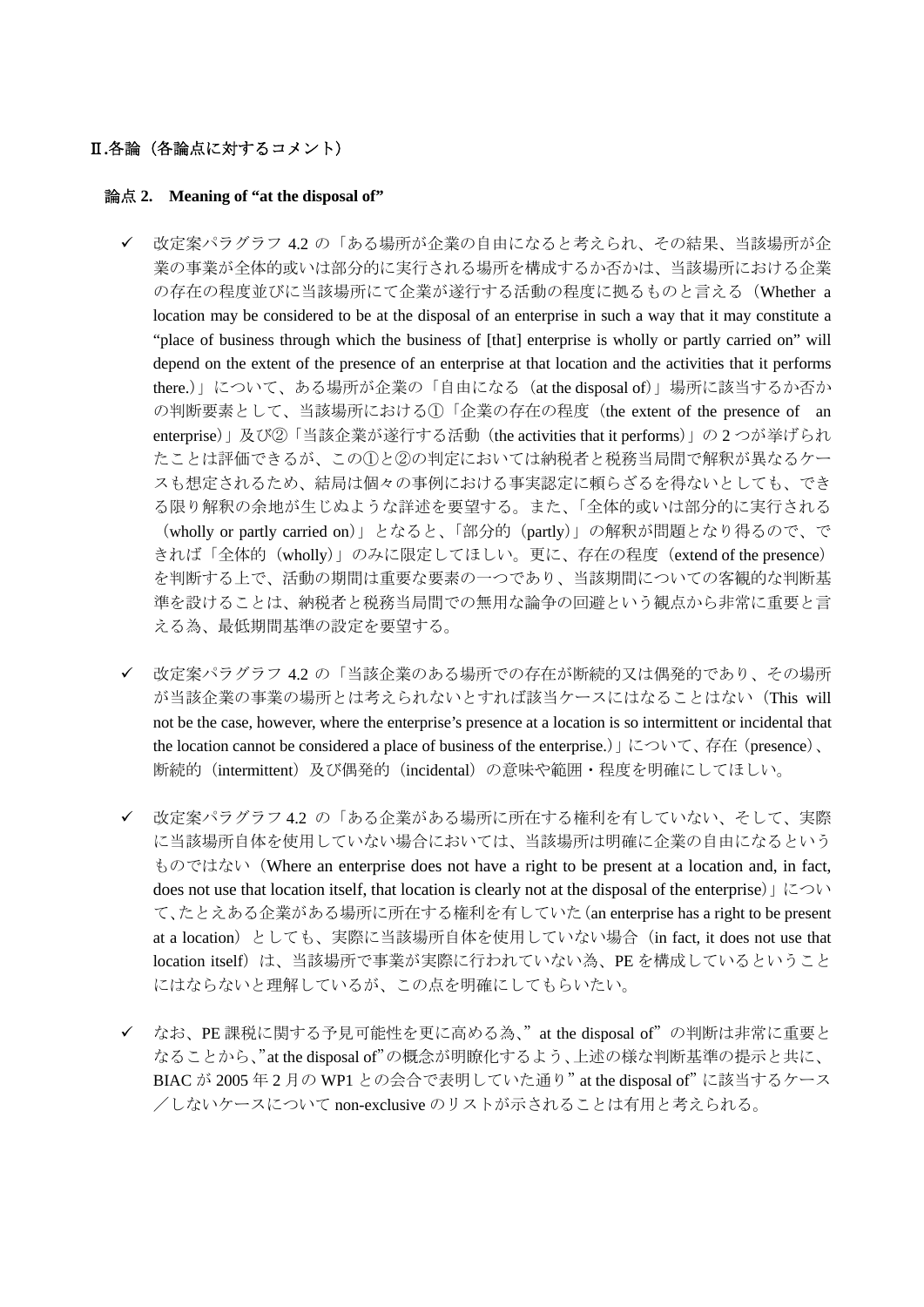#### 論点 **6. Time requirement for the existence of a permanent establishment**

9 PE を構成する期間について一定の合理的な基準を設けることは、納税者と当局間での無用な論 争の回避という観点から非常に重要であると考えるので、最低期間基準の設定を要望する。改 定案パラグラフ 6.2 における二つの事例では、もっぱら当該国において行われる事業(the location where the business of that enterprise is wholly carried on)であるか否かよって結論を区別し ており、その事業の期間を考慮していないように見える。しかし、事業の継続期間が極めて短 期(very short period)であれば、決して恒久性を有するものではなく、企業の事業がもっぱら 当該国において行われるか否かという要素によってのみ、PE を構成するか否かの判断がなされ るべきではないと考える。また、期間による"恒久性"の判断は、建設工事現場の PE 構成(12 ヶ月ルール)や代替的アプローチとしてのサービス PE 構成 (183 日ルール)でも取り入られて おり、これらと整合性のとれた基準が設定されるべきとも考える。

### 論点 **7. Presence of Foreign enterprise's personnel in the host country**

- ✔ 通常の出向のケースにおいては、出向者は当該出向先である外国企業のために業務を遂行して おり、原則は PE となり得るものでは無いと言える。一方、改定案パラグラフ 10.では、出向者 への言及、第 15 条(給与所得)のコメンタリーとの関連性が示されたものの、出向者が PE と なり得るか否かについての判断基準は明記されていない。特に、以下の様なケースにおいては PE とは判断しない旨を明確化してほしい。
	- 親会社から出向するケースにおいては、形式的な雇用契約の有無に拘わらず、経済的な雇用 者が実質的な雇用者と言えるため、経済的な雇用者が出向先である場合は、当該出向者を PE とは判断しない。
	- 経済的(事実的)な雇用者を判定するにあたり、出向元親会社が出向者給与差額を負担して いる場合でも、当該負担だけを以って出向者が出向元親会社の PE とは判断しない。
	- グローバルな経営管理を行っている多国籍企業の場合、国を跨いだ業績評価システムやレポ ーティングラインを有することのみを以って、出向元親会社からの出向者を PE とは判断し ない。
- ✔ 改定案パラグラフ 10 の「多国籍グループにおいては、ある企業の職員が一時的に当該グルー プの別の企業へと出向し、当該別の企業の事業に明らかに帰属する事業活動を行うということ は比較的多くある (Within a multinational group, it is relatively frequent for employees of one company to be temporarily seconded to another company of the group and to perform business activities that clearly belong to the business of that other company)」について、「一時的(temporarily)」の定 義を明確にしてほしい。

### 論点 **8. Main contractor who subcontracts all aspects of a contract**

✔ 契約形態にかかわらず、実際に現場で指揮、監督等を行っているかどうかがポイントとなると 考えられる。現実には、Discussion Draft でも言及されている通り、元請会社がある建設現場に 複数の使用人を有していないのはかなり稀なケース (it would be fairly unlikely that a main contractor would not have some employees on a construction site)であり、実際に当該従業員が現場 で指揮、監督等を行っていれば、PE を構成するのが通常と考える。しかし、元請会社の従業員 が一切現場にいないという稀な状況があったとすれば、単に契約履行の責任を負っているとい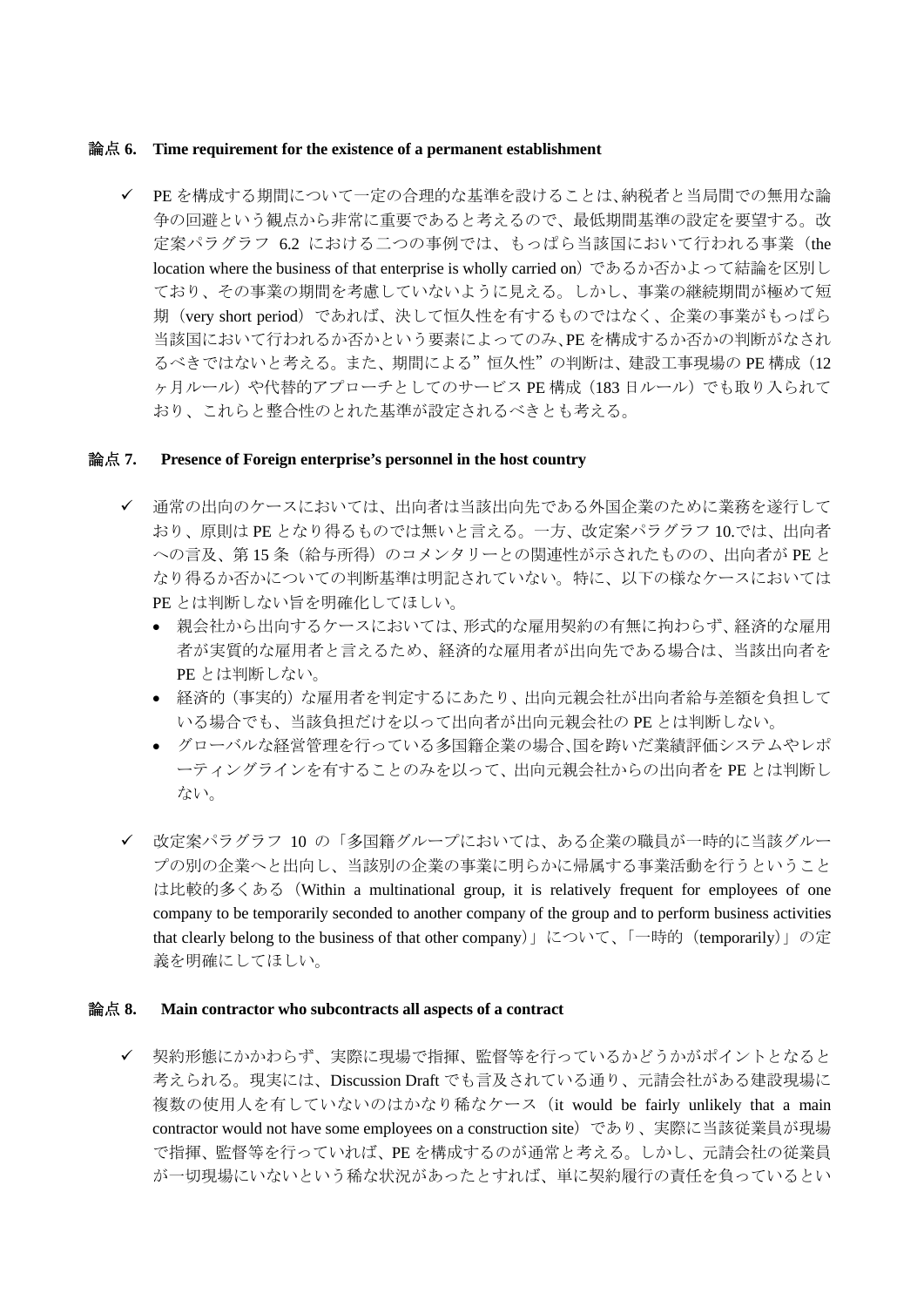うだけで PE を構成するというのではなく、その会社の実在性(physical presence of the enterprise) の有無が最も重要な判定要素と考える。

✔ 改定案では、あるプロジェクトにおける「元請企業」と「下請企業」の両方が、ある締約国に おいて PE を構成し得ることになるので、元受企業と下請企業で同一所得に対する二重課税が 生じることが無いよう、第 7 条のコメンタリー等における PE 帰属所得の取扱いとも合わせ、 明確化されるべきである。

#### 論点 **9. Application of paragraph 3 to joint venture and partnership activities**

✔ ある国における同一のプロジェクトを二つの企業から構成される unincorporated joint venture と して行うが、それぞれの企業が別個の作業を各自(severally)で行い、プロジェクトの履行責 任は両者が連帯して負うという場合がある。このケースにて、一方の企業が当該国内での作業 を行わない(即ち、当該国外での作業にのみ従事する)という場合、当該企業としては当該国 内にて実在性(physical presence)を一切有していないことから、PEを構成しないと考えるが、 論点 8 における考え方に基づくと、単に契約履行の責任を負っているということにより PE を 構成するとも解釈され得るので、この点についての明確化を要望する。

#### 論点 **10. Meaning of "place of management"**

✔ グローバルな経営管理を行っている多国籍企業が、国を跨いだ業績評価システムやレポーティ ングラインを有することのみを以って「事業の管理の場所(place of management)」を有すると 判断すべきではないことを明確化してほしい。

### 論点 **11.** Additional work on a construction site

✔ 「ある現場にて建設工事が完了した後に企業に対して補修を求めることができるという保証に 基づきなされた作業は、通常、当初の建設期間に含まれないであろう(work that is undertaken on a site after the construction work has been completed pursuant to a guarantee that requires an enterprise to make repairs would normally not be included in the original construction period)」という考え方には 同意する。一方、現実には、当該保証期間中における補修作業の大部分が無償で行われるとし ても、客先からのリクエストを付随的(incidentally)に受けて、一部有償での追加作業を行う というケースが発生することもあり得る。この場合においても、保証契約に基づく無償での作 業が大部分を占めているとすれば当初建設期間に含める必要はないと考えられるが、明確にし てほしい。

#### 論点 **17. Negotiation of import contracts as an activity of a preparatory or auxiliary activity**

✔ 改定案パラグラフ 24.2 を設けることには異論がある。特に「積極的に参加 (take an active part)」 及び「関与することにより(by participating in)」の定義付けがないことで、納税者と課税当局 の間で解釈の相違が生じかねず、PE の認定が拡大する懸念がある。また、論点 20.における改 定案パラグラフ 33.1 の「しかし、ある者がある国においてある企業とある顧客との間の交渉に同席し、 又は、参加したという単なる事実は、それ自体では、当該者が当該国において当該企業の名において契 約を締結する権限を行使したと結論付けるには、十分ではないだろう(The mere fact, however, that a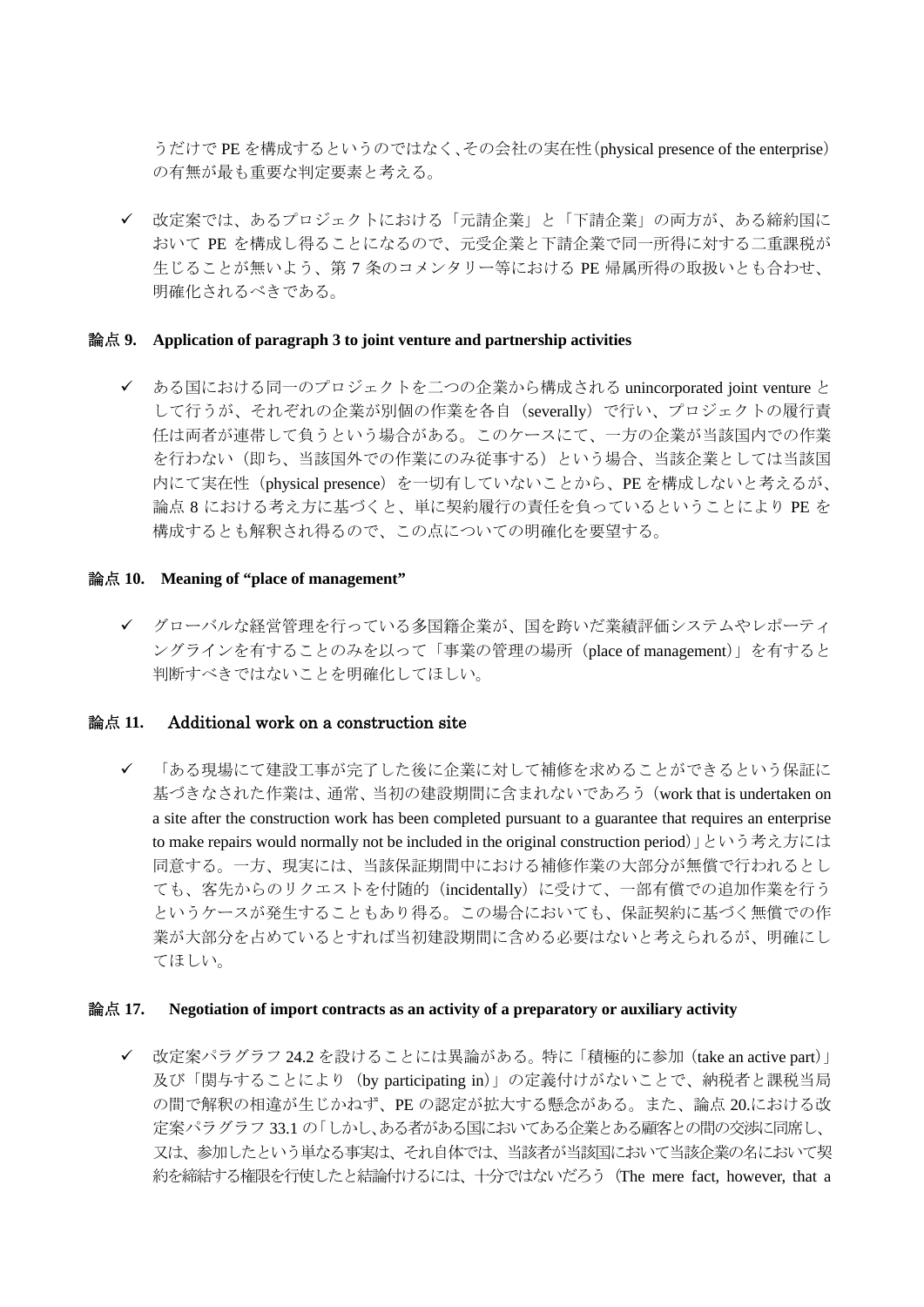person has attended or even participated in negotiations in a State between an enterprise and a client will not be sufficient, by itself, to conclude that the person has exercised in that State an authority to conclude contracts in the name of the enterprise.)」との関係も不明確である。

#### 論点 **19. Meaning of "to conclude contracts in the name of the enterprise"**

- ✔ 「経済的に拘束される (being economically bound)」の概念を挙げている一方で、何をもって「経 済的に拘束(economically bound)」であると言えるのか等についての考え方が提示されていな い。「経済的に拘束される」の概念は、論点 22.の"Assumption of entrepreneurial risk as a factor indicating independence"における「ある代理人が独立代理人としての地位を有している か否か(whether or not a person was an agent of an independent status)の判断にも関連する重要な 要素であり、更なる明確化が必要と考える。
- ✔ 論点 21.において、作業部会が認識している通り、第5条第6項(独立代理人)の英語版で用 いられる"general commission agent"とフランス語版の"commissionaire"は対応しないとされてい るので、common law 系と大陸系国の間で締結される租税条約において両国間で解釈のずれが生 じないよう、改定案パラグラフ 32.1 の「ある企業に代わって活動する者(a person acting on behalf of the enterprise)」の定義付け及び解釈が必要である。
- 9 一方の締約国居住者である親会社と他方の締約国居住者である子会社との間で業務委託契約 (Service Agreement)を締結する場合、当該契約で子会社が提供する役務の内容に「親会社と 顧客との契約に係る情報提供や連絡取次ぎ業務」等の「契約」に関連する役務が含まれている ことのみを以って PE とは判定しない旨を明確化してほしい。

### 論点 **22. Assumption of entrepreneurial risk as a factor indicating independence**

✔ 2002年に作業部会が提案したパラグラフ 38.7 において、「企業家としてのリスクの負担が独立 代理人の明確な特徴であり、そのリスク負担の判断に当たっては報酬の特徴や当該代理人の事 業の規模等が有用な示唆になり得る」とされたが、リスクの判断に当たっては依然解釈の余地 が大きく、また必ずしもリスク負担の有無だけで独立性を判定できるものでもないと考える。 ついては、独立代理人と従属代理人の判定に当たり、更なる基準の明確化を要望する。

以 上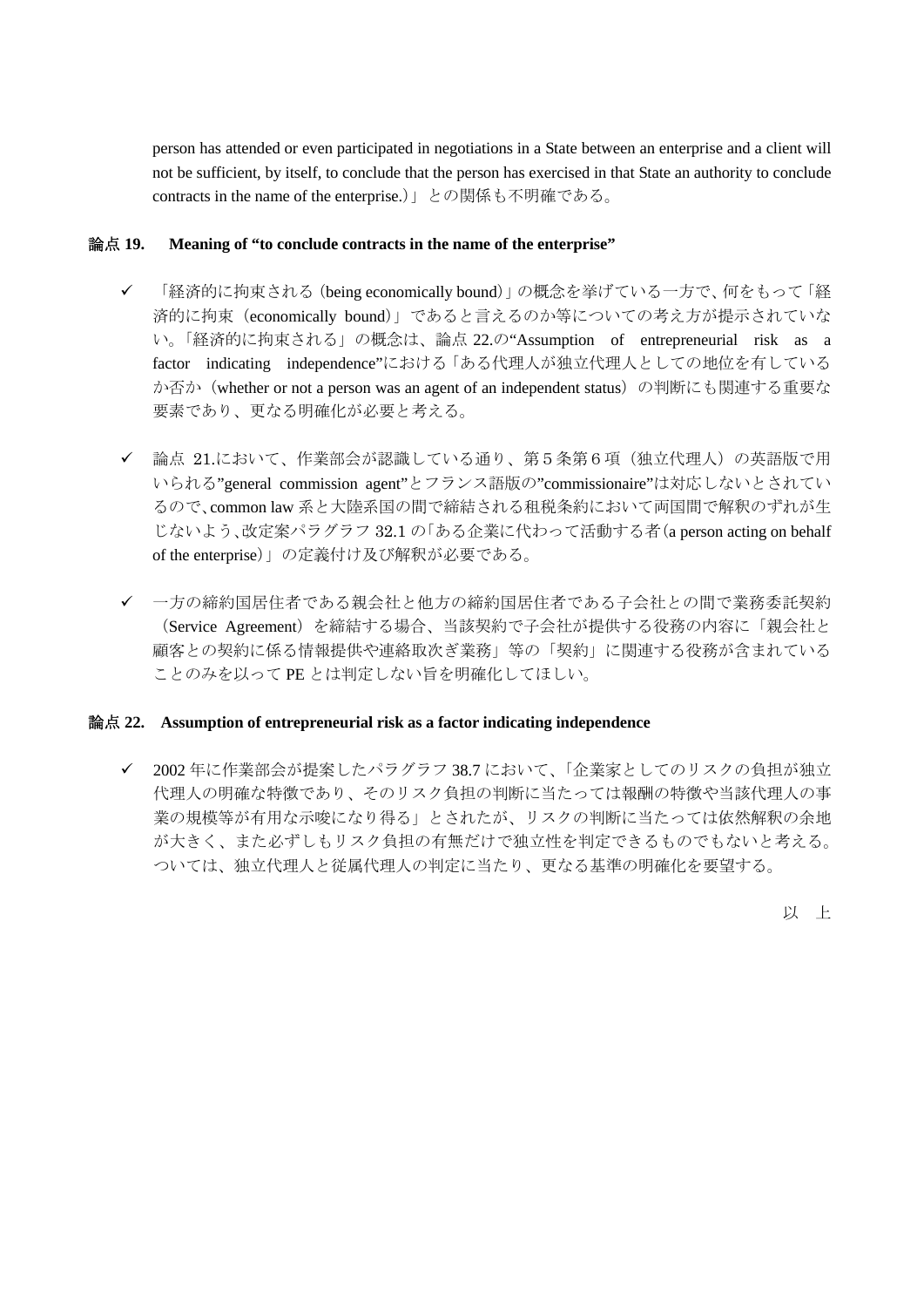### 社団法人日本貿易会

〒105-6106 東京都港区浜松町2-4-1 世界貿易センタービル6階 URL http://www.jftc.or.jp/

### 経理委員会委員会社

CBC株式会社 蝶理株式会社 阪和興業株式会社 株式会社日立ハイテクノロジーズ 稲畑産業株式会社 伊藤忠商事株式会社 岩谷産業株式会社 JFE商事ホールディングス株式会社 兼松株式会社 興和株式会社 丸紅株式会社 三菱商事株式会社 三井物産株式会社 長瀬産業株式会社 野村貿易株式会社 神栄株式会社 双日株式会社 住金物産株式会社 住友商事株式会社 豊田通商株式会社 ユアサ商事株式会社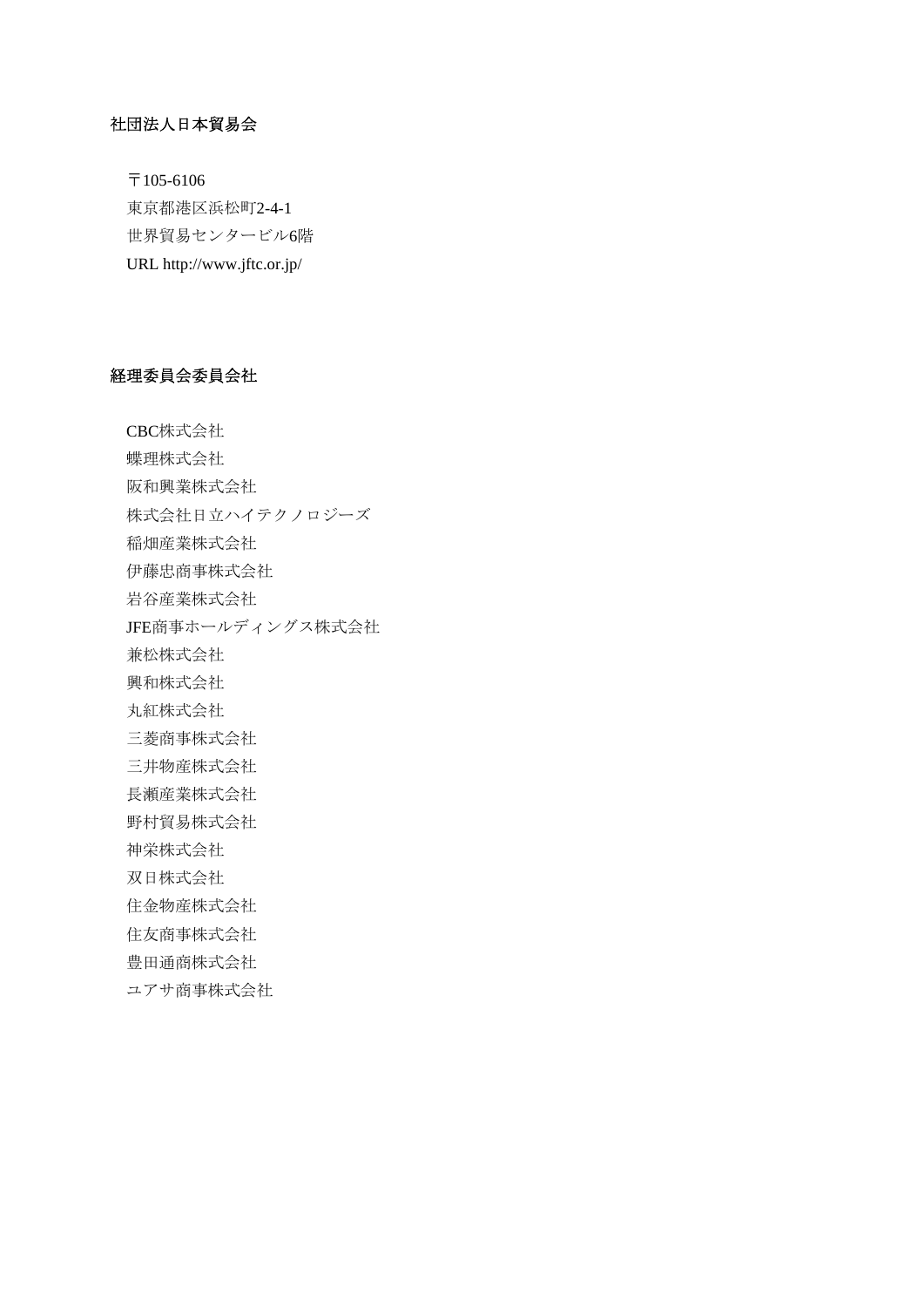Document No. 321 February 9, 2012

Accounting & Tax Committee Japan Foreign Trade Council, Inc.

Ms. Grace Perez-Navarro Deputy Director OECD Centre for Tax & Administration

# Comments on OECD "Interpretation and Application of Article 5 (Permanent Establishment) of the OECD Model Tax Convention"

The following are the comments of the Accounting & Tax Committee of the Japan Foreign Trade Council, Inc. in response to the invitation to public comments by OECD regarding "Interpretation and Application of Article 5 (Permanent Establishment) of the OECD Model Tax Convention." The Japan Foreign Trade Council is a trade-industry association with trading companies and trading organizations as its core members, while one of the main activities of its Accounting & Tax Committee is to develop the trade environment by submitting specific policy proposals and requests to government authorities concerning tax matters. (Member companies of the Accounting & Tax Committee of JFTC are listed at the end of this document.)

# I. General Comments

Differences in interpretation and application of the concept of permanent establishment (PE) have frequently been the cause of disputes between tax authorities and taxpayers in various countries. For this reason, we strongly request that greater emphasis be placed in this Commentary on certainty in order to eliminate, to the greatest extent possible, any room for such differences between the two sides.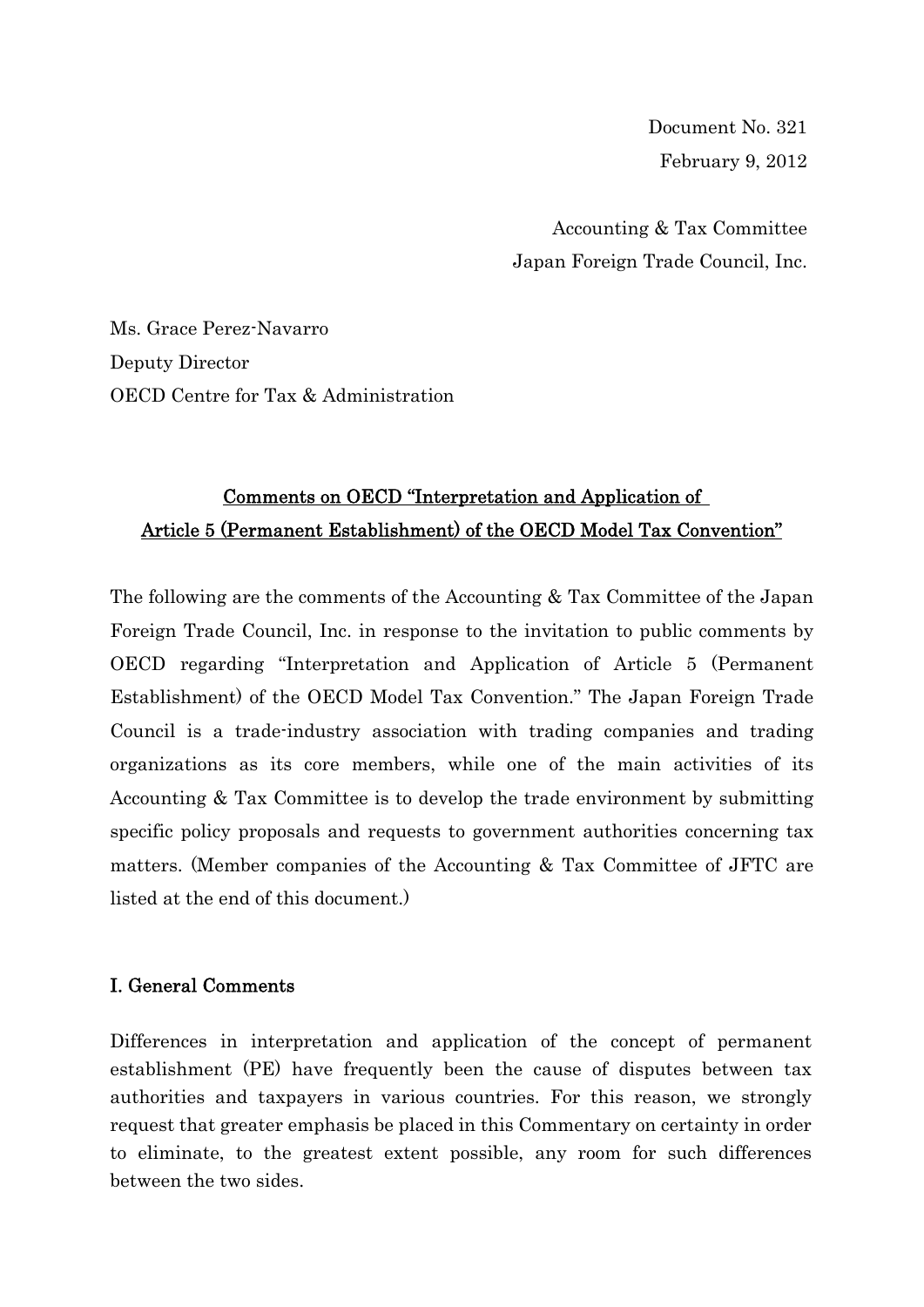# II. Comments on Specific Issues

# Issue 2: Meaning of "at the disposal of"

- $\checkmark$  The proposed paragraph 4.2 states: "Whether a location may be considered to be at the disposal of an enterprise in such a way that it may constitute a 'place of business through which the business of [that] enterprise is wholly or partly carried on' will depend on the extent of the presence of an enterprise at that location and the activities that it performs there." We strongly support the inclusion of the following two criteria for determining whether a location is "at the disposal of" an enterprise: (1) the extent of the presence of an enterprise, and (2) the activities that it performs there. However, differences in interpretation may arise between tax authorities and taxpayers on the interpretation of these criteria. While ultimately it would be determined based on the facts and circumstances on a case-by-case basis, we request that detailed explanations be provided in order to eliminate, to the greatest extent possible, room for interpretation. We are also concerned that "wholly or partly carried on" may give rise to problems of interpretation concerning the meaning of "partly." Therefore, we request that this provision be limited to "wholly." In addition, we believe that the duration of activities should be an important factor in determining the "extent of the presence of an enterprise" and hence it is highly important to establish an objective criterion on duration to avoid unnecessary disputes between taxpayers and tax authorities. Therefore, we request the establishment of a minimum time criterion.
- $\checkmark$  The proposed paragraph 4.2 states: "This will not be the case, however, where the enterprise's presence at a location is so intermittent or incidental that the location cannot be considered a place of business of the enterprise." We request that the meaning, scope, and/or degree of "presence," "intermittent" and "incidental" be clarified.
- $\checkmark$  The proposed paragraph 4.2 states: "Where an enterprise does not have a right to be present at a location and does not, in fact, use that location itself, that location is clearly not at the disposal of the enterprise." In this respect, assuming a situation where an enterprise has a right to be present at a location but it never actually be using that location itself, we understand that such a case does not constitute a PE because the enterprise is not actually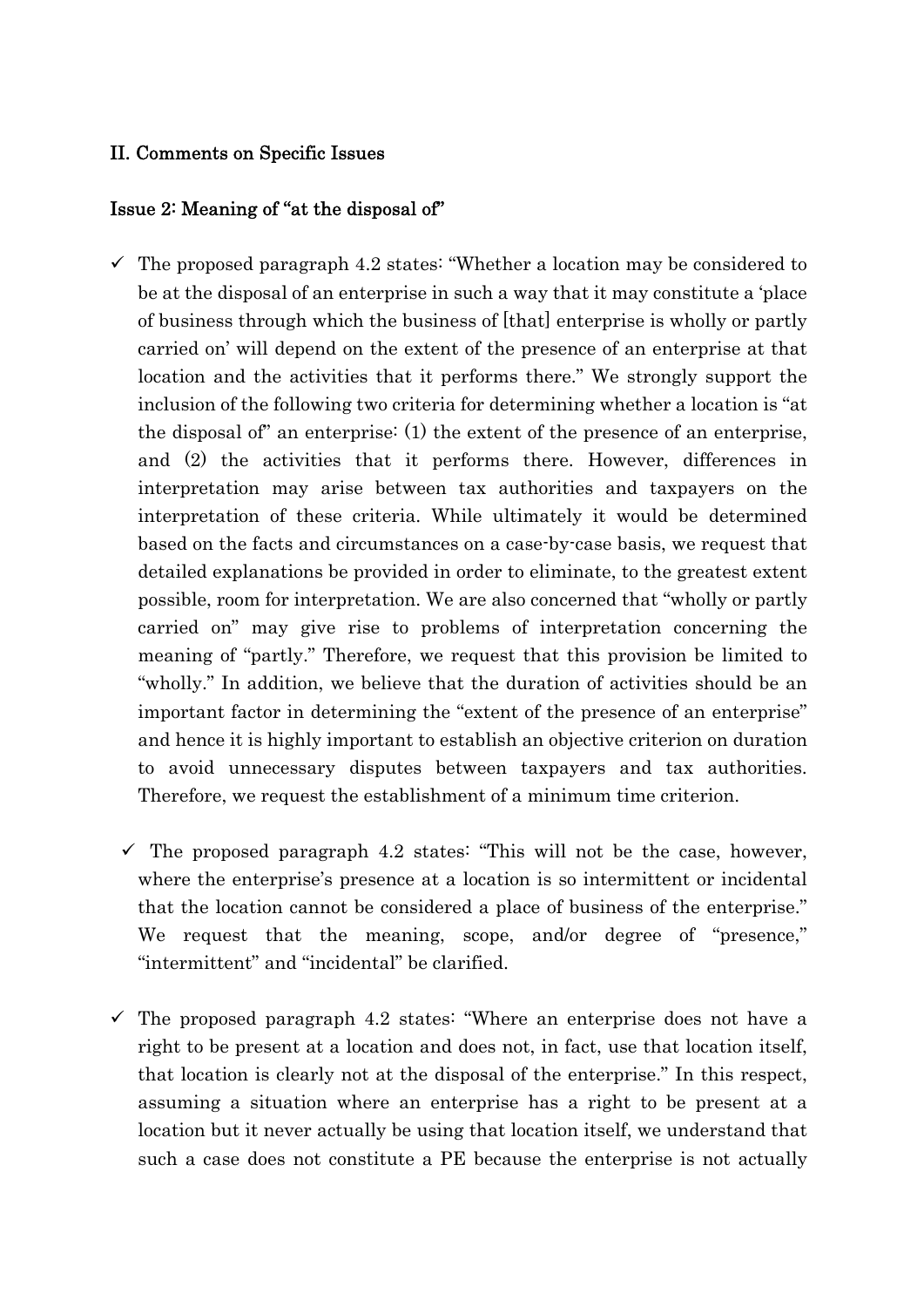engaged in business activities at that location. We request that this point be clearly stated.

 $\checkmark$  Because the criteria for determination of "at the disposal of" are highly important in further ensuring the predictability of PE taxation, we request that this concept be further clarified. In addition to the above-mentioned criteria, we believe it would be useful to present a non-exclusive list of criteria as to what constitutes "at the disposal of," as previously suggested by the Business and Industry Advisory Committee in a note for its meeting with Working Party 1 Delegates in February 2005.

### Issue 6: Time requirement for the existence of a permanent establishment

 $\checkmark$  From the perspective of avoiding unnecessary disputes between taxpayers and tax authorities, we believe it is highly important to establish a certain rational criteria on time requirements for a location to be considered a PE. Therefore, we request the establishment of a minimum time criterion. While the proposed paragraph 6.2 contains two illustrative examples, in both cases the conclusion is based merely on whether or not it is "the location where the business of that enterprise is wholly carried on." As such, it appears that no consideration has been given to the duration of activities. However, we believe there should not be "permanency" if a place of business exists for a very short period and whether a place of business constitutes a PE should not be determined merely because the business activities are carried on exclusively in that location. Criteria for "permanency" based on duration already exist in the cases of construction sites (12-month rule) and alternative option to services (183-day rule). We believe that time requirement rules compatible with the above should be established.

### Issue 7: Presence of foreign enterprise's personnel in the host country

 $\checkmark$  In normal cases of secondment, seconded personnel would perform the business activities of the foreign enterprise to which they have been seconded. In principle, it can be said that this does not constitute a PE. On the other hand, while the proposed paragraph 10 refers to seconded personnel and the relationship to the Commentary on Article 15 (Income from employment), it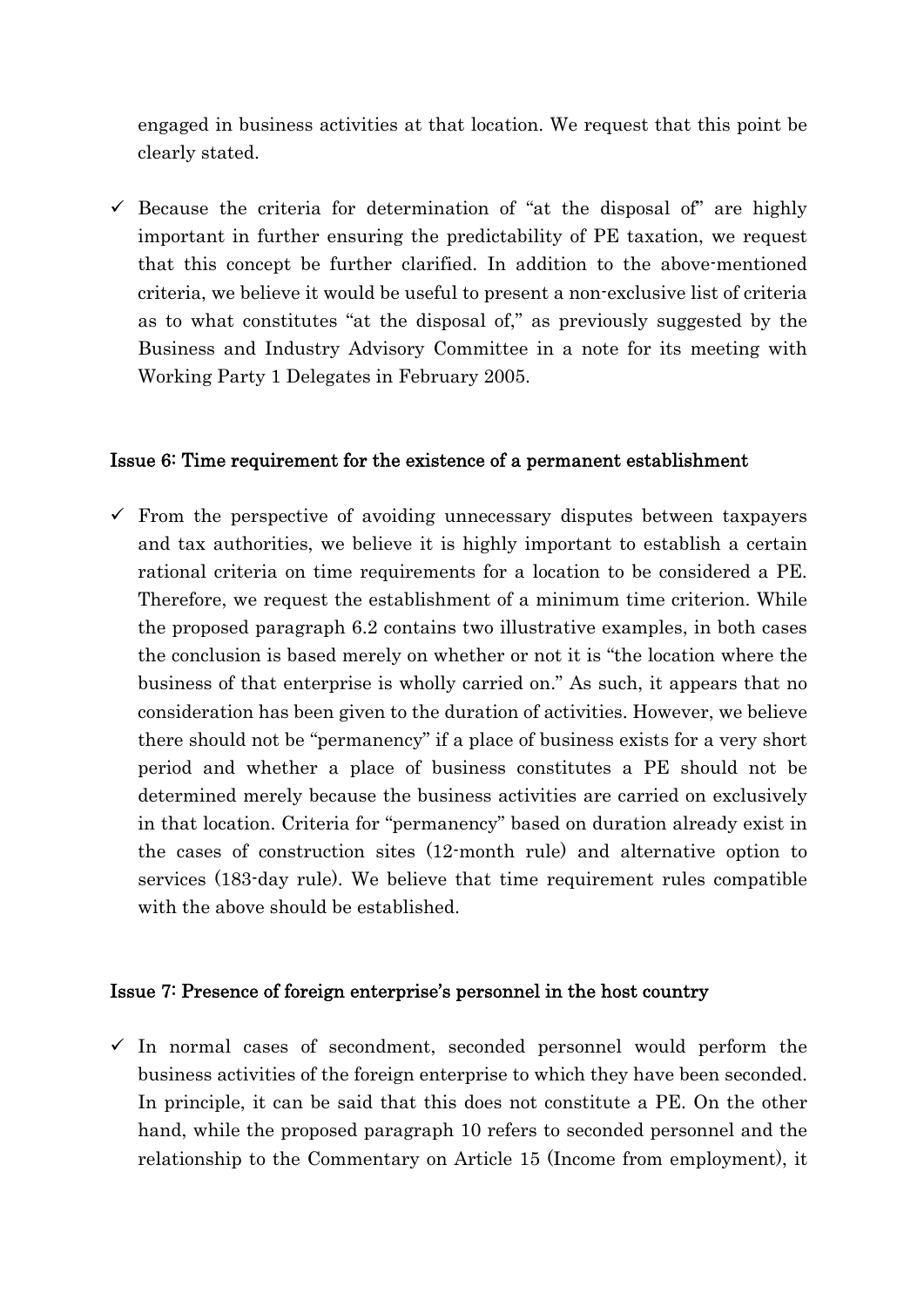does not contain explicit criteria for determining whether seconded personnel can constitute a PE. In particular, we request that clear provisions be added to preclude constitution of a PE in the following cases.

- In case of secondment from parent company, regardless of whether or not a formal employment contract has been concluded, it can be said that the economic employer is the actual employer. Therefore, when the receiving enterprise is the economic employer, seconded personnel should not be deemed to constitute a PE.
- In determining the economic (actual) employer, even if the dispatching parent company makes up for the difference in pay, this should not by itself be grounds for determining that seconded personnel constitute a PE of the dispatching parent company.
- Cross-border performance assessment systems and reporting lines of multinational groups as a part of the global management and administration should not by themselves be grounds for determining that seconded personnel constitute a PE of the dispatching parent company.
- $\checkmark$  The proposed paragraph 10 states: "Within a multinational group, it is relatively frequent for employees of one company to be temporarily seconded to another company of the group and to perform business activities that clearly belong to the business of that other company." We request the term "temporarily" be more clearly defined.

## Issue 8: Main contractor who subcontracts all aspects of a contract

 $\checkmark$  Regardless of the type of contract, we believe the essential factor for this issue is whether or not the main contractor is actually engaged in onsite supervision and instruction. As referred to in this Discussion Draft, "it would be fairly unlikely that a main contractor would not have some employees on a construction site." We understand that if such employees are engaged in onsite supervision and instruction, this would normally constitute a PE. However, assuming there is the fairly unlikely case where a main contractor has no employees on a construction site, we believe no PE should be constituted merely because the main contractor has responsibilities for the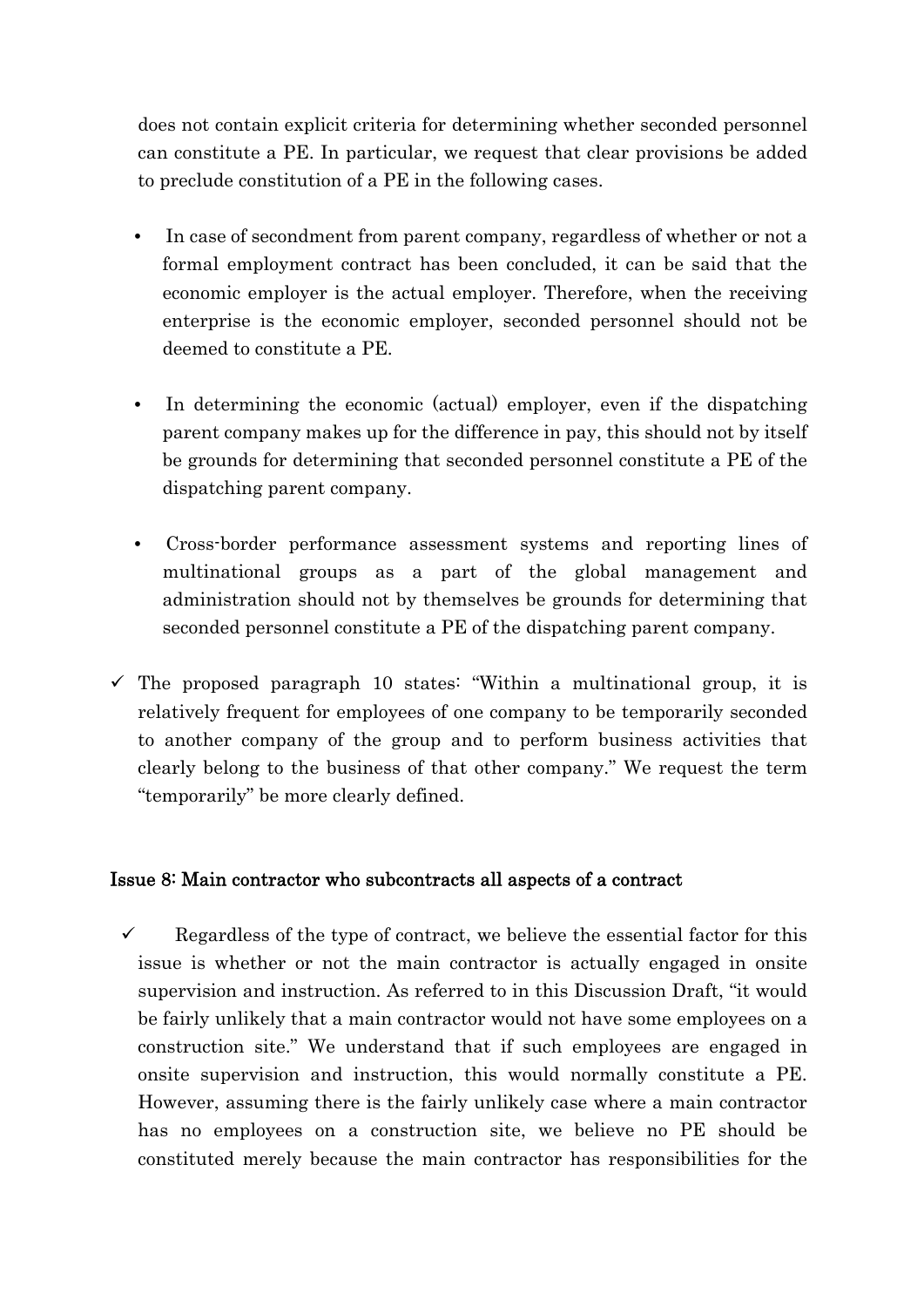project. Rather, we believe the most important factor should be whether physical presence of the enterprise exists or not.

 $\checkmark$  Under the provisions of the proposed changes, both a main contactor and its subcontractor of a project could be subject to taxation in the same State. In this respect, we think clarification of this section, together with clarification of the treatment of income attributable to PE in the Commentary on Article 7, should be made so that the same income is not taxed in the hands of both the main contractor and the subcontractor (i.e., double taxation).

# Issue 9: Application of paragraph 3 to joint venture and partnership activities

 $\checkmark$  There may be a case where an unincorporated joint venture is formed by two companies to execute a construction project in a given country and then the companies are separately and severally engaged in their own works but jointly responsible for the execution of the project. In such cases, even if one of the companies is not engaged in the works in the country in question (in other words, the company is exclusively engaged in its works in countries other than the country in question), it might be possible to interpret that a PE of that company exists merely on the grounds that it has contractual responsibilities based on the concept of Issue 8. We believe no PE should be constituted because the company has no physical presence in the country in question. We request that this point be clearly stated.

## Issue 10: Meaning of "place of management"

 $\checkmark$  We request that it be clearly stated that cross-border performance assessment systems and reporting lines of multinational groups as a part of the global management and administration should not by themselves be grounds for determining the existence of "place of management."

### Issue 11: Additional work on a construction site

 $\checkmark$  We agree with the conclusion that "work that is undertaken on a site after the construction work has been completed pursuant to a guarantee that requires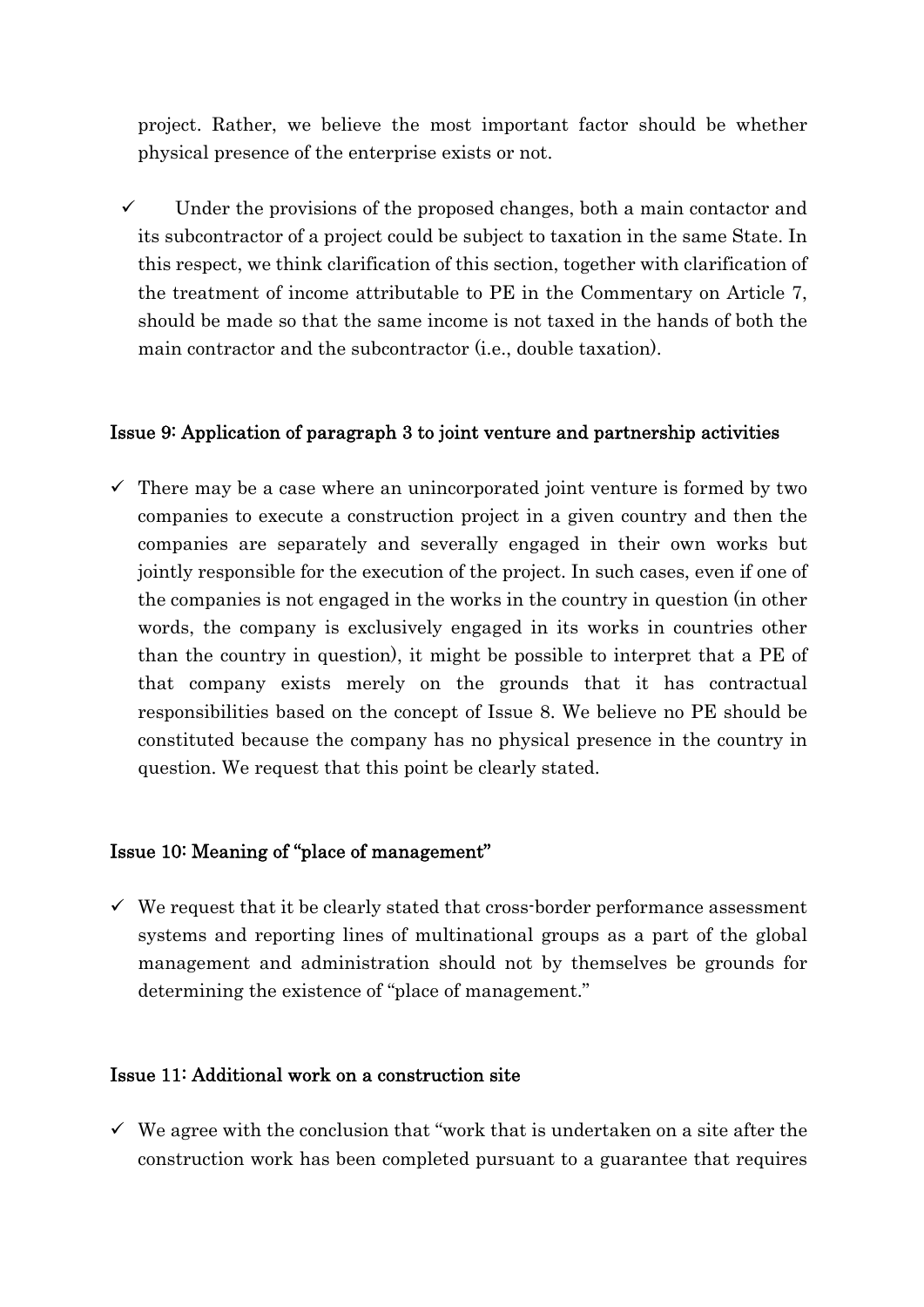an enterprise to make repairs would normally not be included in the original construction period." However, the reality is that, even if the majority of such repair works pursuant to a guarantee is performed without charge, some additional works could be incidentally undertaken with additional charge upon request of the client. In such cases, as long as the majority of the additional works is undertaken without charge pursuant to a guarantee, we understand that it is not necessary to include such works in the original construction period. We request that this point be clarified.

# Issue 17: Negotiation of import contracts as an activity of a preparatory or auxiliary activity

 $\checkmark$  We do not agree with replacing a part of paragraph 24 by the proposed paragraph 24.2. In particular, it concerns us that "take an active part" and "by participating in" have not been defined. Failure to define these phrases can give rise to differences in interpretation between taxpayers and the tax authorities, which may lead to a broader interpretation and application of the PE definition. We should also point out that the relation between this paragraph and the following sentence of the proposed paragraph 33.1 under Issue 20 is unclear. "The mere fact, however, that a person has attended or even participated in negotiations in a State between an enterprise and a client will not be sufficient, by itself, to conclude that the person has exercised in that State an authority to conclude contracts in the name of the enterprise."

## Issue 19: Meaning of "to conclude contracts in the name of the enterprise"

- $\checkmark$  While reference is made to the concept of being "economically bound," no explanation is provided on what constitutes being "economically bound." The concept of being "economically bound" is also an important factor in determining "whether or not a person was an agent of an independent status" under Issue 22: "Assumption of entrepreneurial risk as a factor indicating independence." We therefore believe that further clarification of this phrase is needed.
- $\checkmark$  Regarding Issue 21, as has been pointed out by the Working Group, the term "general commission agent" used in the English version of paragraph 6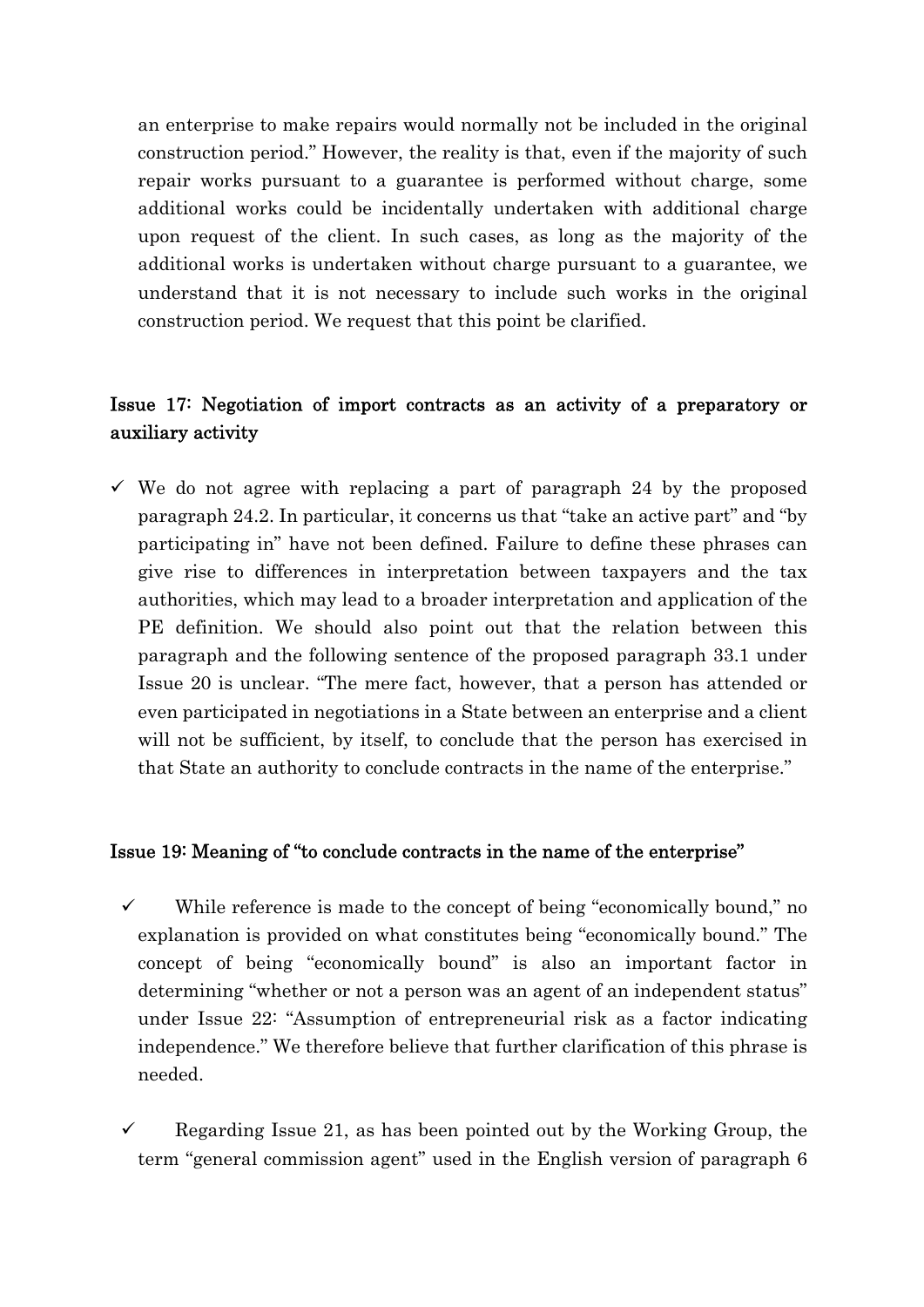of Article 5 does not correspond to the term commissionnaire used in the French version. In order to avoid differences in interpretation in tax treaties concluded between common law and continental law countries, it will be necessary to provide definitions and interpretations of "a person acting on behalf of the enterprise," which appears in the proposed paragraph 32.1.

When a service agreement has been concluded between a parent company domiciled in a Contracting State and a subsidiary domiciled in the other Contracting State, the fact that under the agreement the subsidiary provides services related to other contracts—such as supply of information, communication, and liaison activities related to a contract between the parent company and customers—should not by itself constitute a PE. We request that this point be clearly stated.

## Issue 22: Assumption of entrepreneurial risk as a factor indicating independence

 $\checkmark$  Paragraph 38.7 proposed by the Working Party in 2002 stated: "the assumption of entrepreneurial risk is a distinguishing feature of the independent agent. The character of the remuneration which an agent receives may provide a useful indication of whether (or to what extent) the agent bears the commercial risk of his activities." However, significant room still remains for interpretation in the recognition of risk. Moreover, we do not believe that independency can necessarily be determined solely on the basis of the assumption of risk. Therefore, we request further clarification of criteria for the determination of independent agents and dependent agents.